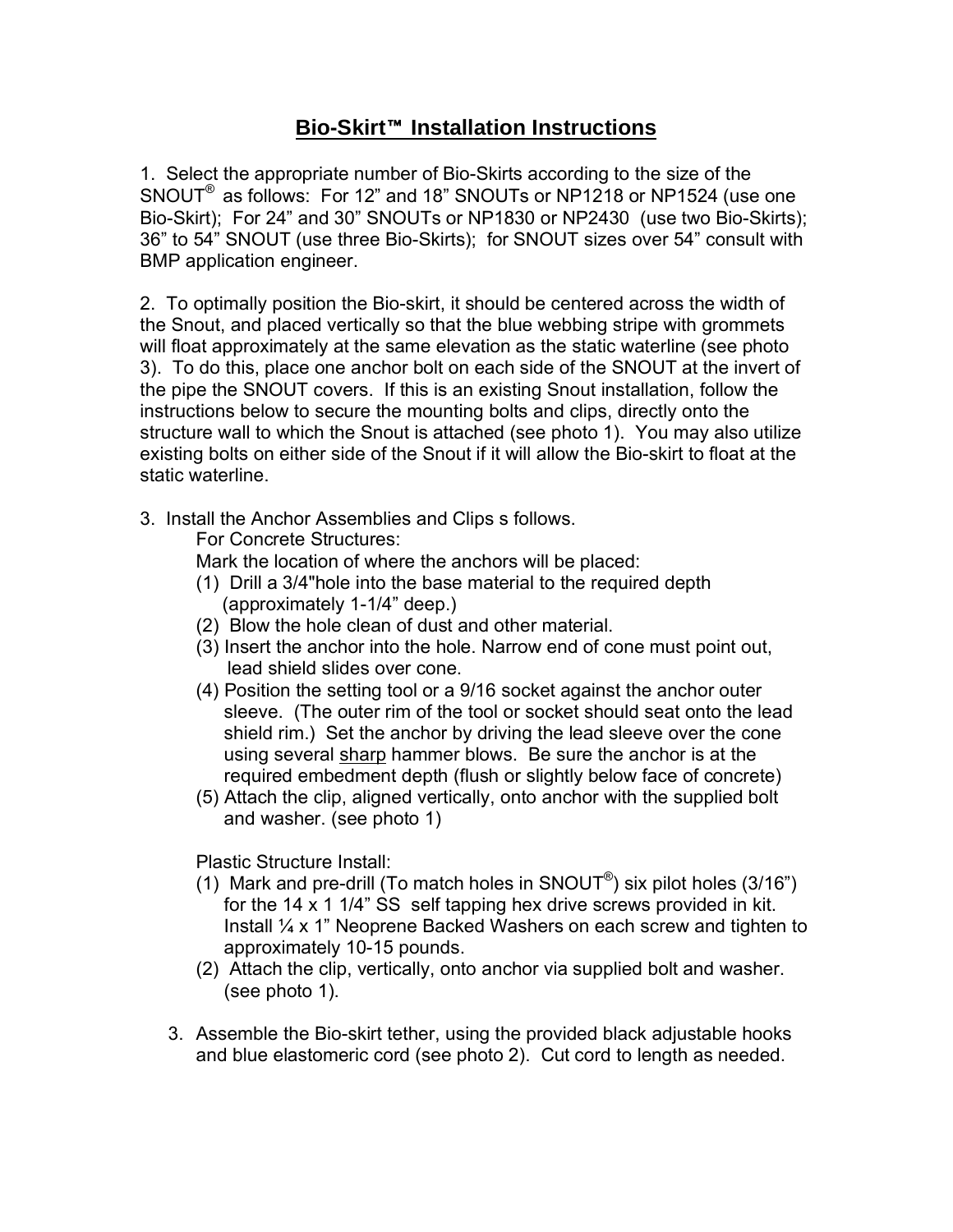- 4. Attach the Bio-Skirt using the two tethers, one per side, and four hooks, two per side, one hook attached to grommet and one hook to clip on each side.
- 5. For applications where multiple Bio-Skirts are deployed together for larger SNOUTs (e.g. on 24" and larger SNOUTs per schedule below), connect skirts grommet to grommet with hooks and cord as supplied in installation kit. Trim cord sections to length between Bio-Skirts to loosely span circumference of SNOUT.

## **Bio-Skirt Installation Kit Items :**

2- 3/8"expansion anchor assemblies (anchors, stainless bolts & stainless washers)

- 4- Plastic Hooks(1) 1" or 2" female pipe adapter
- 2- Stainless Steel Connector Tabs
- 1- 6' Length Elastomeric Cord (cut two pieces to length)



 (Align vertically)



Photo 1. Clip on SNOUT Photo 2. Hook and Cord Assembly